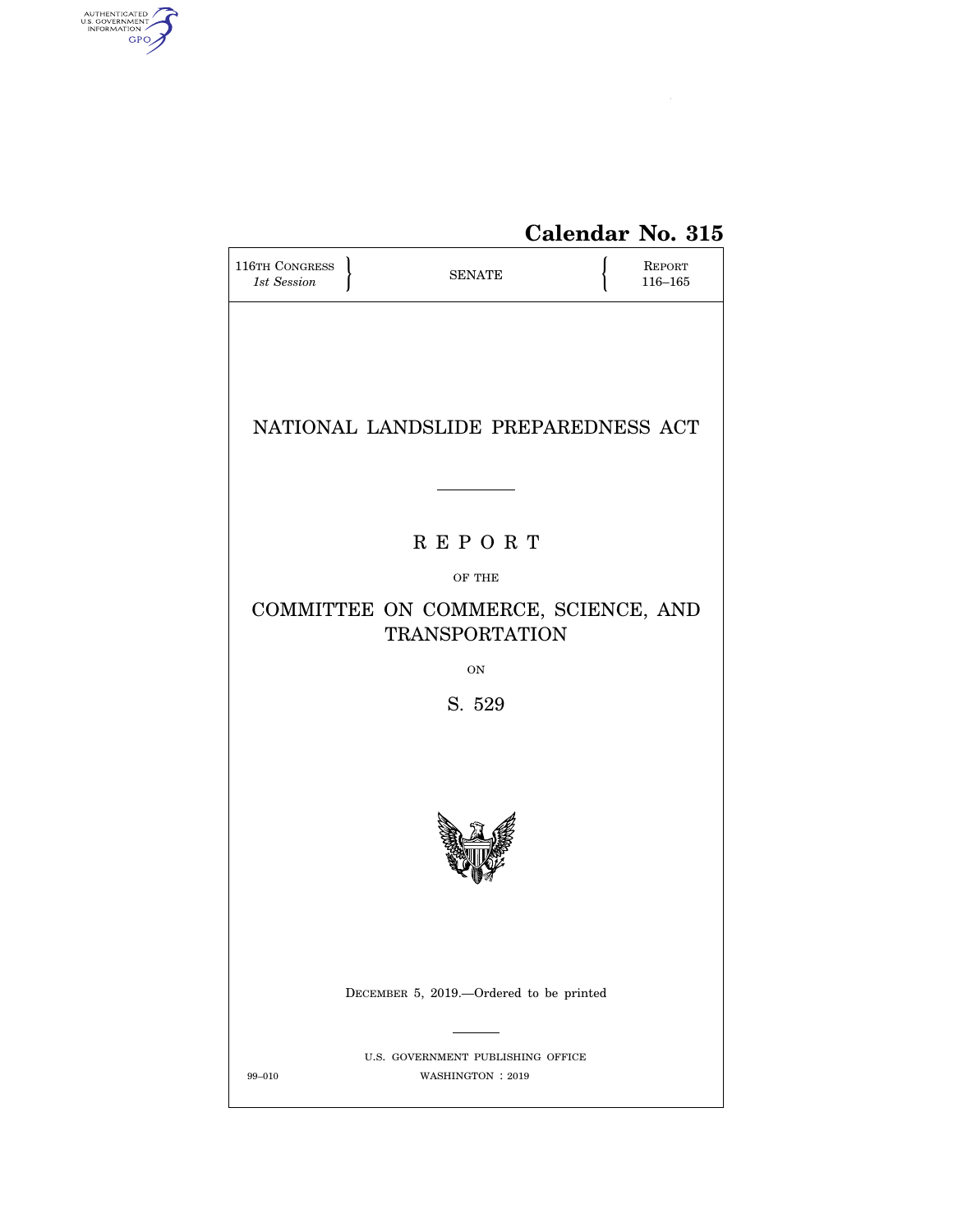# SENATE COMMITTEE ON COMMERCE, SCIENCE, AND TRANSPORTATION

ONE HUNDRED SIXTEENTH CONGRESS

#### FIRST SESSION

ROGER F. WICKER, Mississippi, *Chairman* 

JOHN THUNE, South Dakota MARIA CANTWELL, Washington<br>ROY BLUNT, Missouri MARIA MAY KLOBUCHAR, Minnesota ROY BLUNT, Missouri AMY KLOBUCHAR, Minnesota TED CRUZ, Texas RICHARD BLUMENTHAL, Connecticut THE CIRCLIFER, Nebraska BRIAN SCHATZ, Hawaii JERRY MORAN, Kansas<br>JERRY MORAN, Kansas<br>DNARD J. MARKEY, M<br>DAN SULLIVAN, Alaska TOM UDALL, New Mexic JERRY MORAN, Kansas EDWARD J. MARKEY, Massachusetts DAN SULLIVAN, Alaska TOM UDALL, New Mexico CORY GARDNER, Colorado CARY C. PETERS, Michigan<br>MARSHA BLACKBURN, Tennessee TAMMY BALDWIN, Wisconsin<br>SHELLEY MOORE CAPITO, West Virginia TAMMY DUCKWORTH, Illinois MARSHA BLACKBURN, Tennessee TAMMY BALDWIN, Wisconsin SHELLEY MOORE CAPITO, West Virginia TAMMY DUCKWORTH, Illinois MIKE LEE, Utah JON TESTER, Montana TODD C. YOUNG, Indiana JACKY ROSEN, Nevada RICK SCOTT, Florida

**SON TESTEN, MONTAIR<br>KYRSTEN SINEMA, Arizona**<br>JACKY ROSEN, Nevada

JOHN KEAST, *Staff Director*  DAVID STRICKLAND, *Minority Staff Director*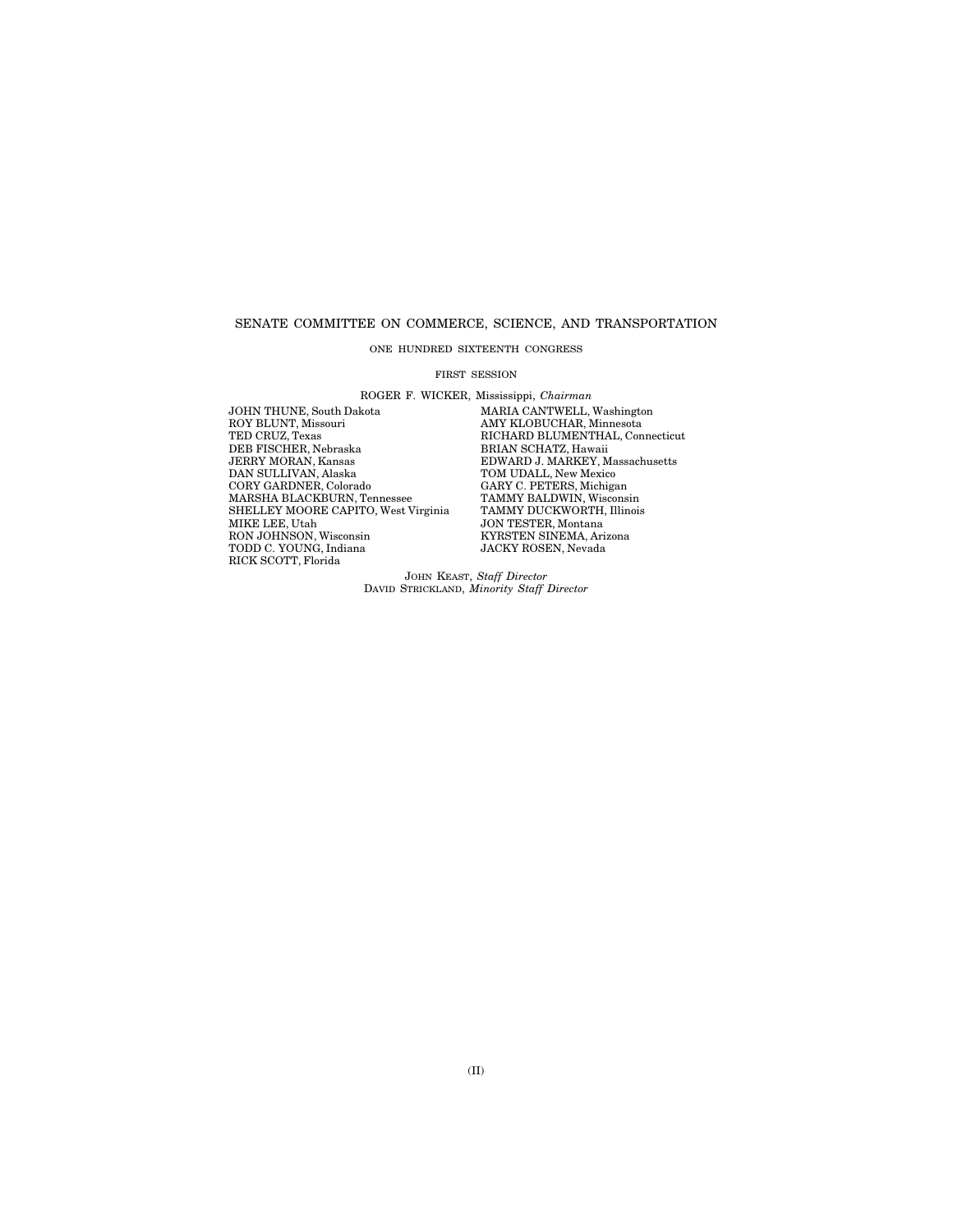# **Calendar No. 315**

116TH CONGRESS REPORT 116-165

# NATIONAL LANDSLIDE PREPAREDNESS ACT

DECEMBER 5, 2019.—Ordered to be printed

Mr. WICKER, from the Committee on Commerce, Science, and Transportation, submitted the following

# R E P O R T

#### [To accompany S. 529]

### [Including cost estimate of the Congressional Budget Office]

The Committee on Commerce, Science, and Transportation, to which was referred the bill (S. 529) to establish a national program to identify and reduce losses from landslide hazards, to establish a national 3D Elevation Program, and for other purposes, having considered the same, reports favorably thereon with an amendment (in the nature of a substitute) and recommends that the bill (as amended) do pass.

# PURPOSE OF THE BILL

The purpose of S. 529 is to authorize a national landslide hazards reduction program within the United States Geological Survey (USGS) to identify and understand risks and reduce losses from landslide hazards, and to help improve communication and emergency preparedness. The bill also establishes a national 3-Dimensional Elevation Program (3DEP) to update and produce standard, publicly accessible 3D elevation data to assess landslide hazards, recognize geologic and environmental hazards, and to identify natural resources.

# BACKGROUND AND NEEDS

Landslides are geologic hazards that exist throughout the United States. The costs of landslides are significant; the USGS estimates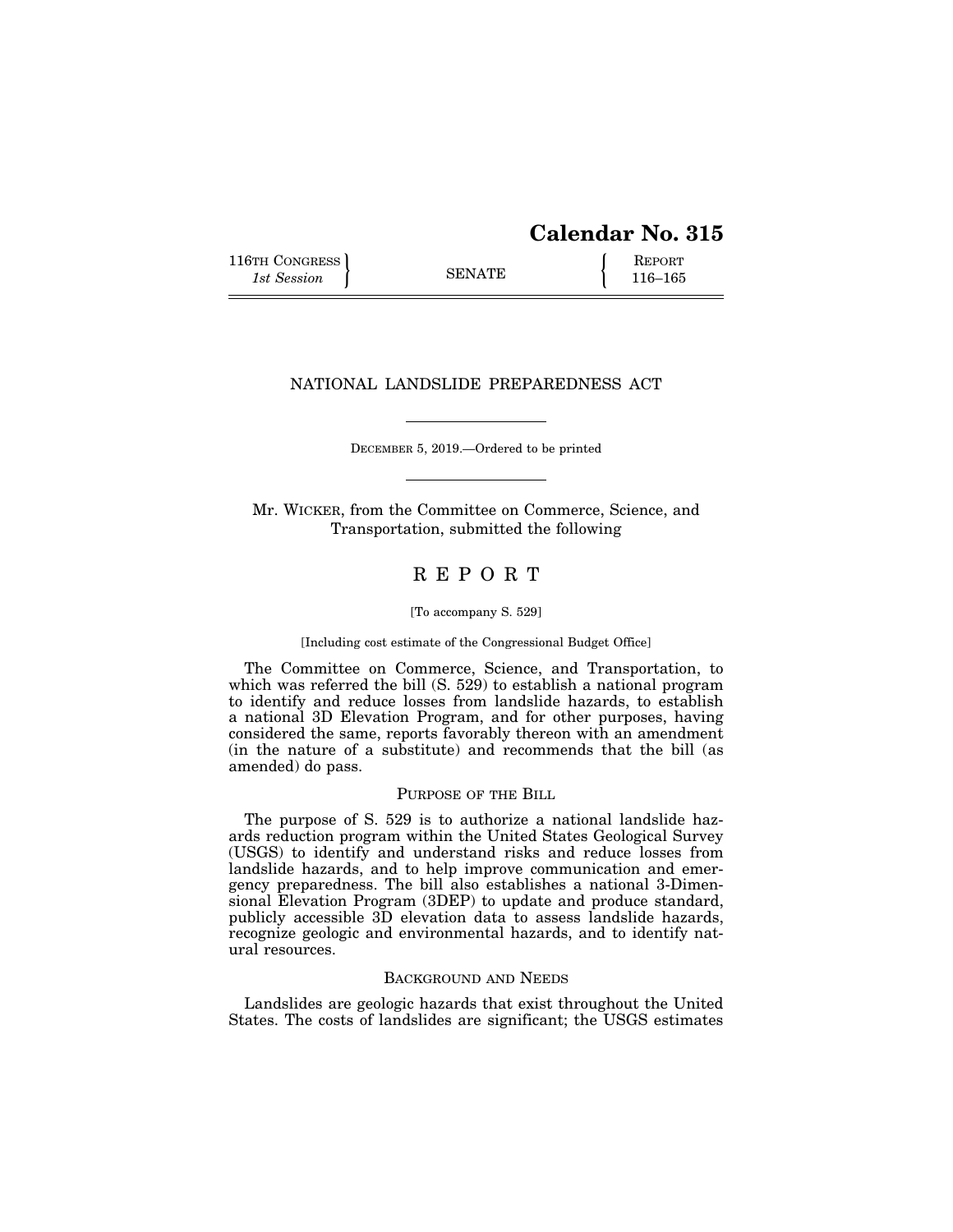that landslides account for \$2 billion to \$4 billion in damages  $<sup>1</sup>$  and,</sup> on average, 25–50 fatalities every year.<sup>2</sup> As expansion of urban and recreational development occurs, people are exposed to potential impacts from landslide hazards. Landslides are often triggered by other events like heavy storms, earthquakes, volcanic activities, and wildfires. In March 2014, a landslide in Washington State occurred near Oso, causing 43 deaths and the destruction of 49 homes and structures.<sup>3</sup> The direct costs of the Oso landslide totaled more than \$80 million and highlighted the need for a national landslide hazards reduction program.

Established in the 1970s, the Landslides Hazards Program (LHP) provides scientific information to minimize loss of life and property from landslides.4 The LHP conducts landslide hazard assessments, conducts landslide investigations and forecasts, and provides assistance in response to landslide events. The LHP collaborates with States and other Federal agencies in these activities. Local public decisionmakers depend on the LHP for information before, during, and after landslide triggering disasters to better inform their actions. Since fiscal year 2014, the LHP has been funded at \$3.5 million annually.5

# AUTHORIZING A NATIONAL LANDSLIDE HAZARDS REDUCTION PROGRAM

S. 529 directs the Secretary of the Interior to bolster the LHP's activities by creating a National Landslide Hazards Reduction Program to identify and understand risks and reduce losses from landslide hazards, protect communities at risk, and to help improve communication and emergency preparedness. The program would be required to map and assess landslide hazards, identify regional and local priorities through coordination with States, Indian Tribes, and local governments, and develop landslide hazard guidelines for geologists, engineers, emergency managers, and land-use and other decisionmakers.

The program would assist the efforts of State and local governments and decisionmakers to reduce landslide risks by providing planning and risk-reduction guidance and materials through a publicly available national landslide hazards database. The program also would expand early warning systems for landslide hazards and develop emergency response procedures for rapid deployment of Federal funds to areas affected by landslide events.

An interagency committee, chaired by the Secretary of the Interior, would oversee and coordinate the National Landslide Hazards Reduction Program. The committee would support the development and execution of a national strategy and plan for landslide hazards and risk reduction. An advisory committee on landslides, composed of members from States, territories, Indian Tribes, research institu-

<sup>&</sup>lt;sup>1</sup> American Geosciences Institute, "How much do landslides cost the U.S. in terms of monetary losses?" *(https://www.americangeosciences.org/critical-issues/fag/how-much-do-landslides-cost*losses?'' (*https://www.americangeosciences.org/critical-issues/faq/how-much-do-landslides-cost-*

*terms-monetary-losses*). 2 U.S. Geological Survey, Landslides Hazards Program (*https://www.usgs.gov/faqs/howmany-deaths-result-landslides-each-year?qt-news*\_*science*\_*products=0#qt-news*\_*science*\_*products*). 3 U.S. Geological Survey, ''Five Years Later—The Oso (SR 530) Landslide in Washington''

<sup>(</sup>*https://www.usgs.gov/news/five-years-later-oso-sr-530-landslide-washington?qt-news*\_*science*\_ *products=1#qt-news*\_*science*\_*products*). 4 U.S. Geological Survey, Landslides Hazards Program (*https://www.usgs.gov/faqs/how-*

*many-deaths-result-landslides-each-year?qt-news*\_*science*\_*products=0#qt-news*\_*science*\_*products*). 5 U.S. Department of the Interior, Office of Budget (*https://www.doi.gov/budget/* 

*appropriations/*).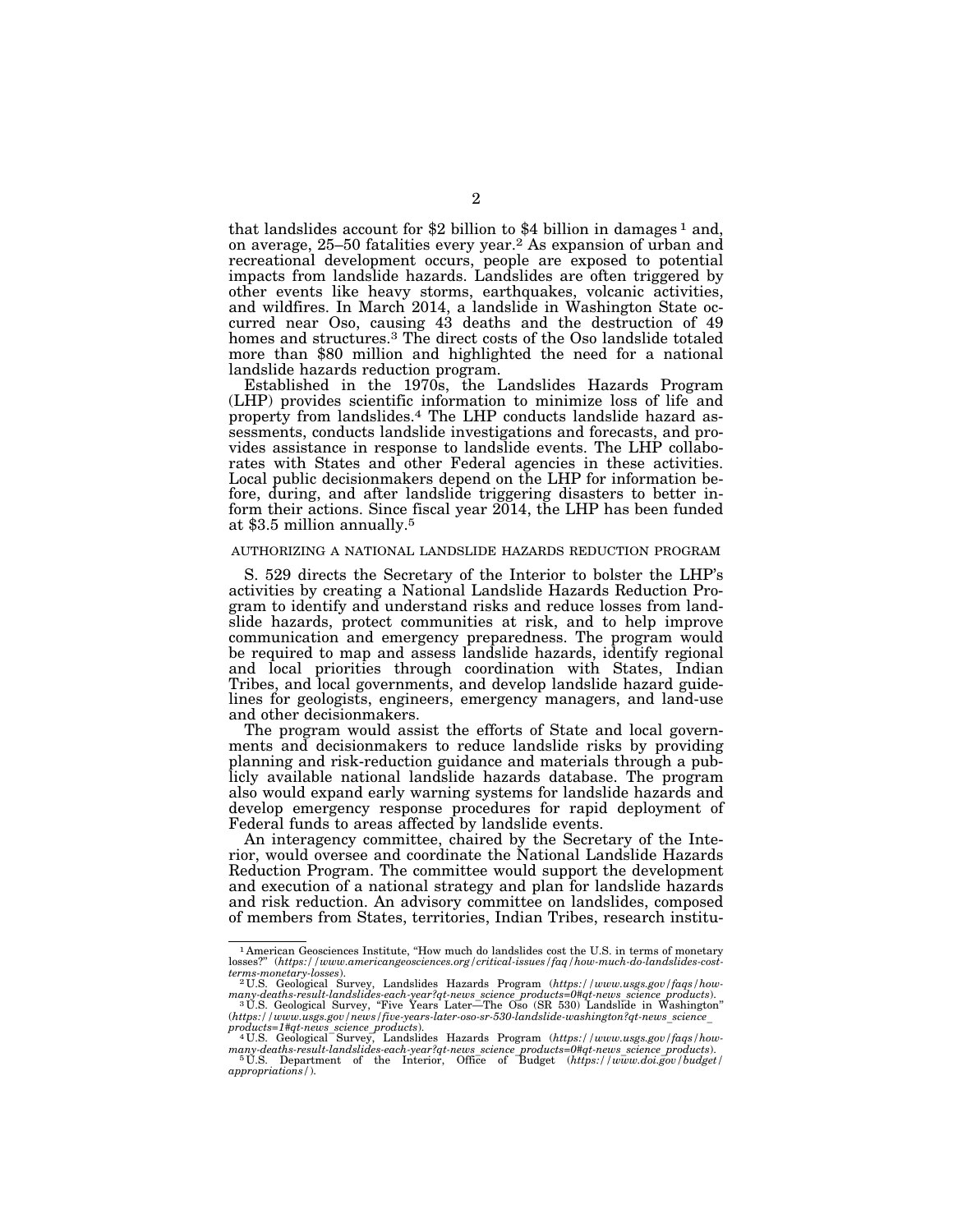tions, industry, and emergency management, would provide advice and recommendations to the interagency committee.

# ESTABLISHING THE 3D ELEVATION PROGRAM (3DEP)

The bill also would authorize 3DEP to complement and provide data to the National Landslide Hazard Reduction Program. 3DEP would update and produce standard, publicly accessible 3D elevation data for the United States, in coordination with other Federal agencies and non-Federal entities. The products produced by 3DEP would improve understanding and assessments of landslide hazards, identify energy, mineral, and water resources, and recognize geologic and environmental hazards such as active faults and seismic areas, unstable ground subject to landslides, swelling soils, floodplains, and abandoned mine lands.

An interagency committee, chaired by the Secretary of the Interior, would oversee and coordinate the activities of 3DEP. A subcommittee of the National Geospatial Advisory Committee would advise the interagency coordinating committee and would assess the management and implementation of the activities carried out in 3DEP.

## SUMMARY OF PROVISIONS

The National Landslide Preparedness Act would direct the USGS to establish a National Landslide Hazards Reduction Program to better understand and identify landslide hazards and risks, protect communities and reduce losses from landslide hazards, and improve emergency preparedness.

If enacted, the National Landslide Preparedness Act would do the following:

- Direct USGS to establish a National Landslide Hazards Reduction Program, which requires that the USGS:
	- Establish a national strategy to reduce landslide risks;
	- Create and maintain publicly accessible database on landslide hazards;
	- Create an early warning system for flash floods and debris flows;
	- Lead an interagency coordinating committee on landslide hazards; and
- Authorize two new grant programs.

It also would do the following:

- Authorize USGS to create 3DEP, which would do the following: • Require the USGS to develop elevation data for the United
	- States and produce publicly accessible elevation products;
	- Authorize USGS to make grants and enter into cooperative agreements; and
	- Direct USGS to head interagency coordinating committee for 3DEP.

This bill would authorize appropriations of \$37 million for each of fiscal years 2020–2023 to carry out the National Landslide Hazards Reduction Program; of which \$25 million be made available to the USGS, \$11 million be made available to the National Science Foundation, and \$1 million be made available to the National Oceanic and Atmospheric Administration. The bill would authorize ap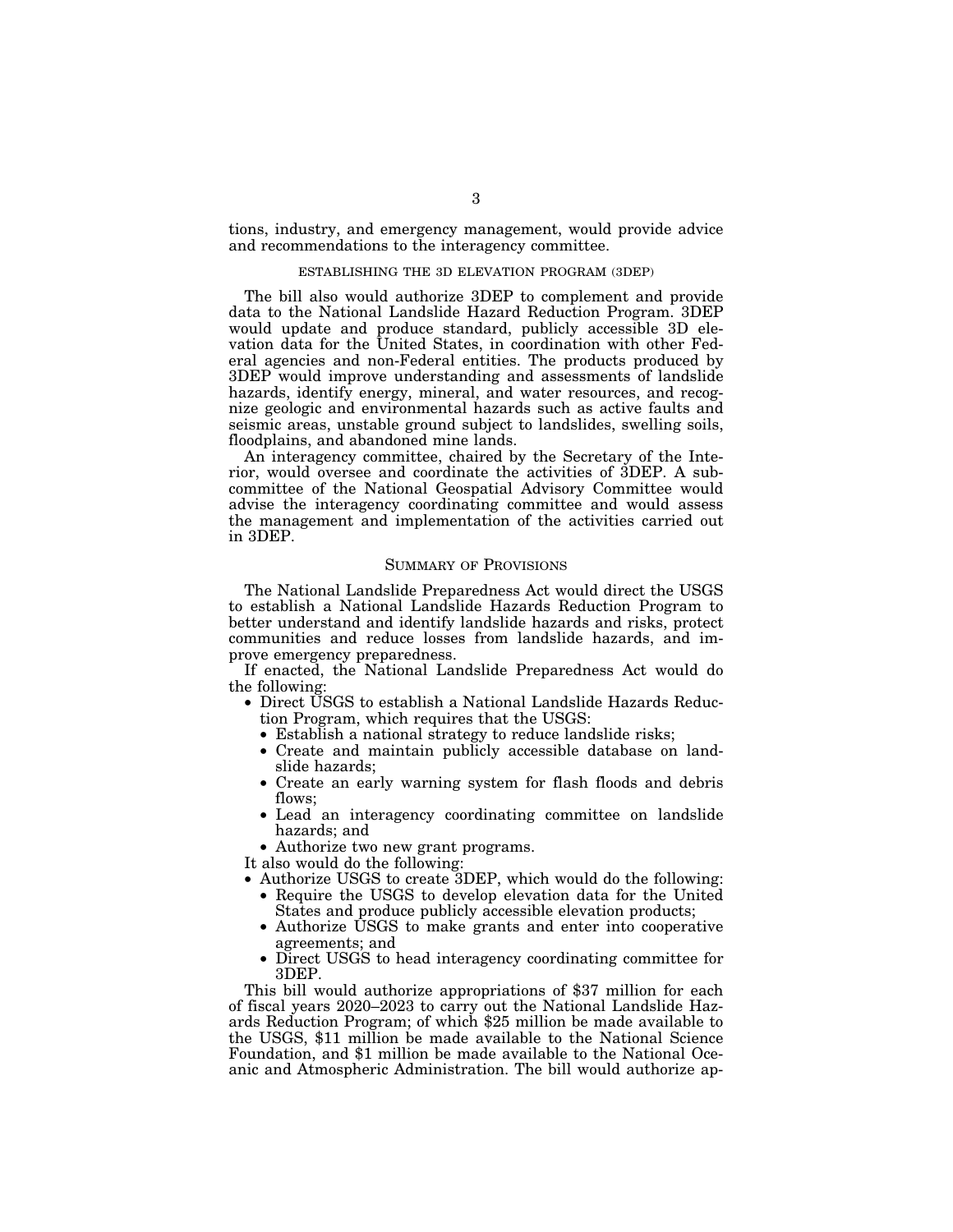propriations of \$20 million for each of fiscal years 2020–2023 to carry out 3DEP.

# LEGISLATIVE HISTORY

S. 529, the National Landslide Preparedness Act, was introduced on February 14, 2019, by Senator Cantwell (for herself and Senators Murkowski, Gardner, Wyden, and Feinstein), and was referred to the Committee on Commerce, Science, and Transportation of the Senate. Senator Sullivan is an additional cosponsor. On April 3, 2019, the Committee met in open Executive Session and, by voice vote, ordered S. 529 to be reported favorably with an amendment in the nature of a substitute.

In the 115th Congress, a similar bill, S. 698, the National Landslide Preparedness Act, was introduced on March 22, 2017, by Senator Cantwell (for herself and Senators Feinstein, Murkowski and Murray) and was referred to the Committee on Commerce, Science, and Transportation of the Senate. Senator Wyden became an additional cosponsor. The measure was not taken up by the Committee.

# ESTIMATED COSTS

In accordance with paragraph 11(a) of rule XXVI of the Standing Rules of the Senate and section 403 of the Congressional Budget Act of 1974, the Committee provides the following cost estimate, prepared by the Congressional Budget Office:

| At a Glance<br>S. 529, National Landslide Preparedness Act<br>As ordered reported by the Senate Committee on Commerce, Science, and Transportation on April 3, 2019 |           |                                           |     |  |  |  |  |  |  |  |
|---------------------------------------------------------------------------------------------------------------------------------------------------------------------|-----------|-------------------------------------------|-----|--|--|--|--|--|--|--|
|                                                                                                                                                                     |           |                                           |     |  |  |  |  |  |  |  |
| Direct Spending (Outlays)                                                                                                                                           | n         | o                                         | п   |  |  |  |  |  |  |  |
| Revenues                                                                                                                                                            |           | Ω                                         |     |  |  |  |  |  |  |  |
| Deficit Effect                                                                                                                                                      |           | Ω                                         | n   |  |  |  |  |  |  |  |
| <b>Spending Subject to</b><br>Appropriation (Outlays)                                                                                                               | o         | 223                                       | 228 |  |  |  |  |  |  |  |
| Pay-as-you-go procedures apply?                                                                                                                                     | <b>No</b> | <b>Mandate Effects</b>                    |     |  |  |  |  |  |  |  |
| Increases on-budget deficits in any<br>of the four consecutive 10-year                                                                                              | No        | Contains intergovernmental mandate?<br>No |     |  |  |  |  |  |  |  |
| periods beginning in 2030?                                                                                                                                          |           | Contains private-sector mandate?          | No  |  |  |  |  |  |  |  |

The bill would

• Authorize the appropriation of \$37 million annually over the 2020–2023 period for the National Landslide Hazards Program

• Authorize the appropriation of \$20 million annually over the 2020–2023 period for the 3D Elevation Program

Estimated budgetary effects would primarily stem from

• Spending of amounts specifically authorized to be appropriated

Bill summary: S. 529 would direct the United States Geological Survey (USGS) to implement two programs focused on mapping the territory of the United States. Under the bill, the National Land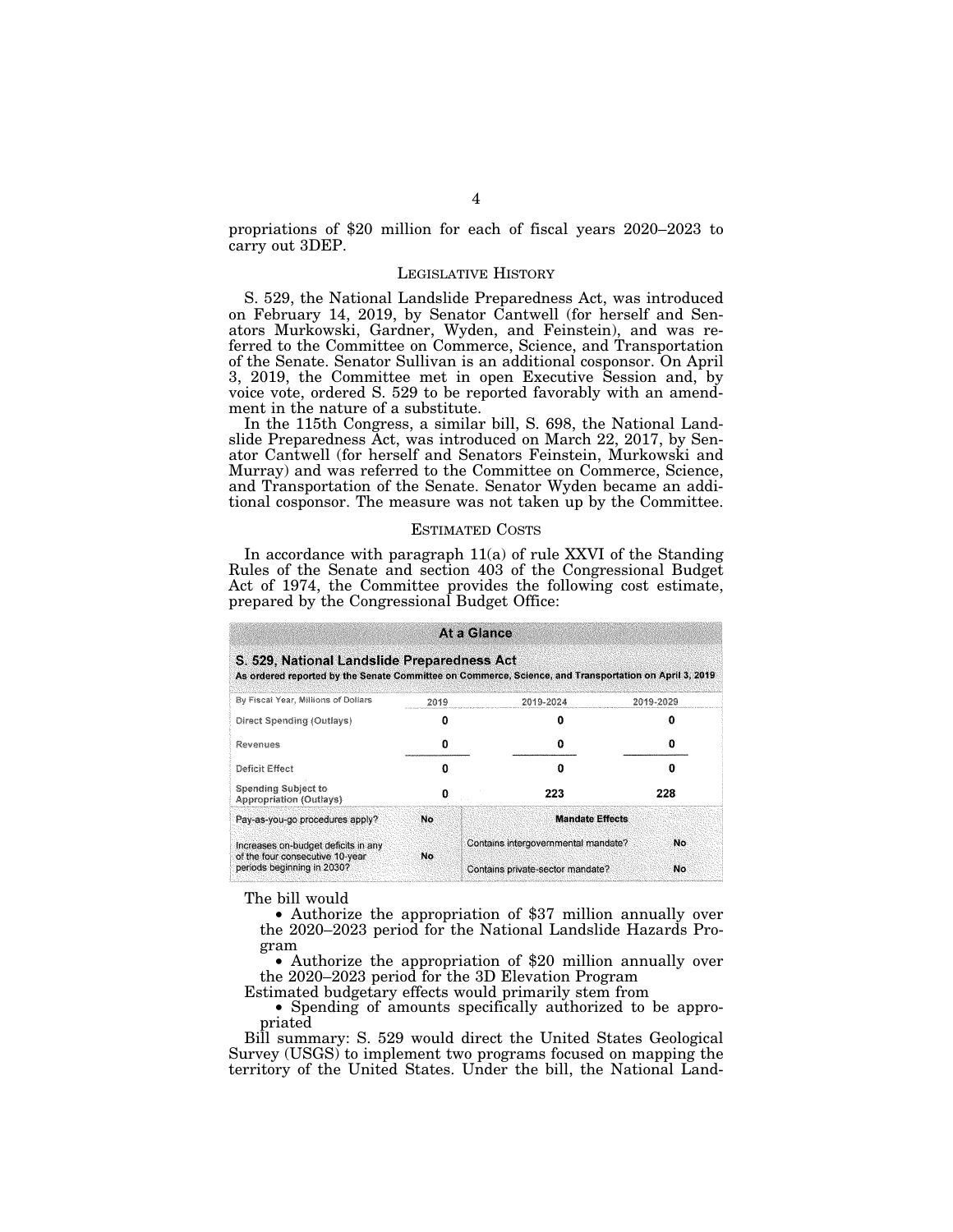slide Hazards Reduction Program (NLHRP) would develop a national strategy to reduce landslide risks, create and maintain a publicly accessible database on landslide hazards, expand the current early warning system for flash floods and debris flow following wildfires, and lead an interagency coordinating committee on landslide hazards. The bill also would authorize two grant programs under the NLHRP.

Under the 3D Elevation Program, USGS would be required to develop elevation data for the United States and to produce publicly accessible data products. In implementing the program, the USGS would be authorized to make grants and enter into cooperative agreements. The bill would direct the USGS to head an interagency coordinating committee for the program.

Estimated Federal cost: The estimated budgetary effect of S. 529 is shown in Table 1. The costs of the legislation fall within budget function 300 (natural resources and environment).

TABLE 1.—ESTIMATED INCREASES IN SPENDING SUBJECT TO APPROPRIATION UNDER S. 529

|                                               | By fiscal year, millions of dollars- |      |      |      |      |      |                 |
|-----------------------------------------------|--------------------------------------|------|------|------|------|------|-----------------|
|                                               | 2019                                 | 2020 | 2021 | 2022 | 2023 | 2024 | $2019-$<br>2024 |
| National Landslide Hazards Reduction Program. |                                      |      |      |      |      |      |                 |
|                                               |                                      | 37   | 37   | 37   | 37   | 0    | 148             |
|                                               | 0                                    | 26   | 35   | 37   | 37   |      | 146             |
| 3D Elevation Program:                         |                                      |      |      |      |      |      |                 |
|                                               | 0                                    | 20   | 20   | 20   | 20   | 0    | 80              |
|                                               | Λ                                    | 8    | 17   | 20   | 20   | 12   | 77              |
| <b>Total Changes:</b>                         |                                      |      |      |      |      |      |                 |
|                                               |                                      | 57   | 57   | 57   | 57   | 0    | 228             |
| <b>Estimated Outlavs</b>                      | Λ                                    | 34   | 52   | 57   | 57   | 23   | 223             |

Basis of estimate: For this estimate, CBO assumes that S. 529 will be enacted during fiscal year 2019 and that the authorized amounts will be appropriated for each fiscal year beginning in 2020. Estimated outlays follow historical patterns for similar programs.

S. 529 would authorize the appropriation of \$57 million a year for a total of \$228 million over the 2020–2023 period. Assuming appropriation of those amounts, CBO estimates that the bill would cost \$223 million over the 2020–2024 period and \$5 million after 2024.

National Landslide Hazards Reduction Program: S. 529 would authorize the appropriation of \$37 million annually from 2020 to 2023 for the USGS to implement the NLHRP. CBO estimates that implementing the program as authorized would cost \$146 million over the 2020–2024 period. Currently the USGS operates a similar program that meets some of the requirements of S. 529. In 2019, the USGS allocated about \$4 million to that program.

3D Elevation Program: The bill would authorize the appropriation of \$20 million annually from 2020 to 2023 for the USGS to implement the 3D Elevation Program. CBO estimates that implementing the program would cost \$77 million over the 2020–2024 period. Currently the USGS operates a similar program that meets some of the requirements outlined under S. 529. In 2019, the USGS allocated about \$38 million to that program.

Pay-As-You-Go considerations: None.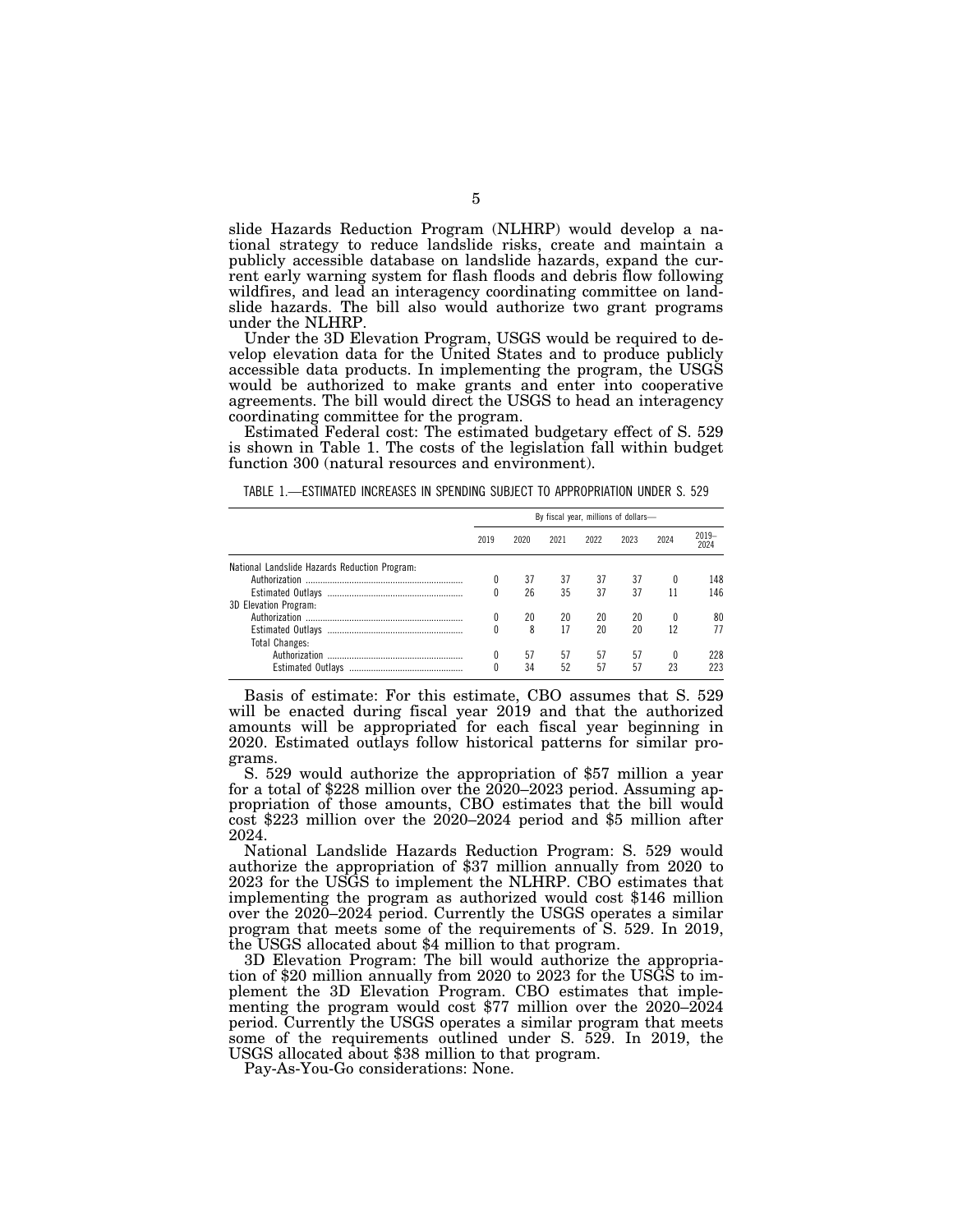Mandates: None.

Estimate prepared by: Federal Costs: Robert Reese; Mandates: Jon Sperl.

Estimate reviewed by: Kim P. Cawley, Chief, Natural and Physical Resources Cost Estimates Unit; H. Samuel Papenfuss, Deputy Assistant Director for Budget Analysis.

# REGULATORY IMPACT STATEMENT

In accordance with paragraph 11(b) of rule XXVI of the Standing Rules of the Senate, the Committee provides the following evaluation of the regulatory impact of the legislation, as reported:

### NUMBER OF PERSONS COVERED

S. 529, as reported, would not subject individuals to new regulations.

#### ECONOMIC IMPACT

S. 529, as reported, is not expected to have a negative economic impact.

### PRIVACY

The reported bill would have no impact on the personal privacy of individuals.

# PAPERWORK

The National Landslide Hazards Reduction Program would require the Secretary, in coordination with the Committee, not later than 1 year after the date of enactment of this Act and every 5 years thereafter, to publish a national strategy for landslide hazard risk reduction and response in the United States. The bill also would require a biennial report be submitted to Congress through calendar year 2030, which would include a description of the goals and accomplishments of the Committee in carrying out the national strategy, results of activities carried out by the Committee, and implementation of any recommendations of the Advisory Committee.

3DEP would require the subcommittee to submit a report, not later than 1 year after the date of enactment of this Act and every 2 years thereafter, to the Secretary and the 3D Elevation Federal Interagency Coordinating Committee, the findings from and recommendations based on assessments carried out in 3DEP.

# CONGRESSIONALLY DIRECTED SPENDING

In compliance with paragraph 4(b) of rule XLIV of the Standing Rules of the Senate, the Committee provides that no provisions contained in the bill, as reported, meet the definition of congressionally directed spending items under the rule.

# SECTION-BY-SECTION ANALYSIS

# *Section 1. Short title.*

This section would provide that the bill may be cited as the "National Landslide Preparedness Act''.